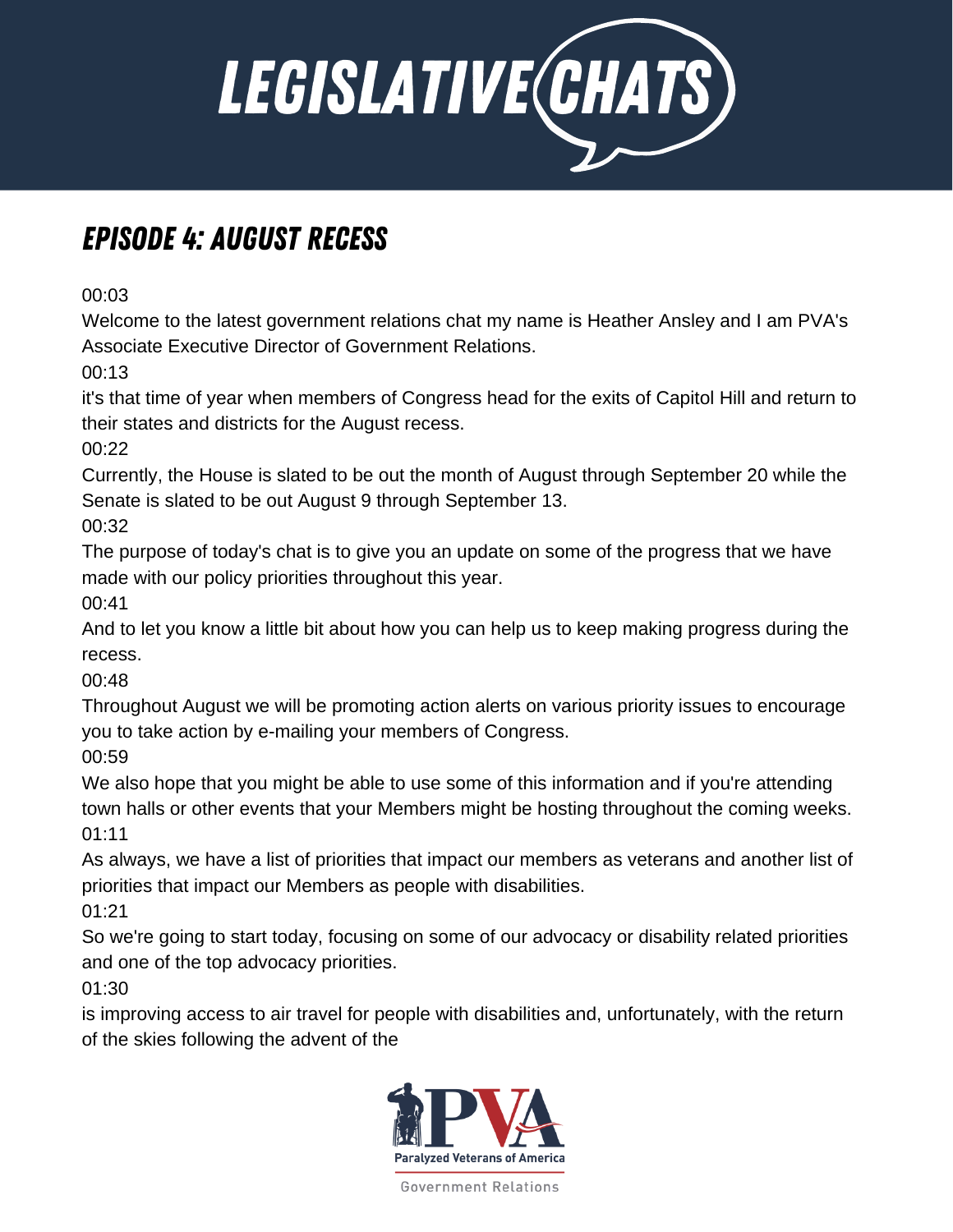covid vaccines we've started to receive more complaints from PVA ,members about their air travel experiences. October is the 35th anniversary of the Air Carrier Access Act, which is the law that

01:55

ensures that people with disabilities can access air travel without discrimination and, as a result, we will be increasing our advocacy in this area later in the fall.

02:06

In the meantime, however, we continue to seek co-sponsors for the air carrier access amendments act which is HR 1696 or S642.

02:18

And this legislation was introduced by Representative Jim Langevin from the state of Rhode island and Senator Tammy Baldwin from Wisconsin.

02:28

And it wouldn't it would strengthen the Air Carrier Access Act by improving the administrative enforcement of the law and establishing a private right of action.

02:39

It would also ensure that new airplanes are designed to accommodate the needs of people with disabilities by requiring that airlines would have to meet defined accessibility standards similar to what

02:52

most transportation providers have to do under the Americans with Disabilities Act, and these standards would address safe and effective boarding and deplaning.

03:01

visually accessible announcements, for those who might be deaf or hard of hearing, seating accommodations, lavatories, and better stowage options for assistive devices like wheelchairs and scooters.

03:15

It would also require the removal of access barriers on existing airplanes, to the extent that it is readily achievable another ADA concept and that of course means that it can be done without much difficulty or expense.

03:28

So the Senate bill, which again is S 642, has six co-sponsors in addition to Ms. Baldwin. One of those co-sponsors is Senator Tammy Duckworth who herself uses a wheelchair.

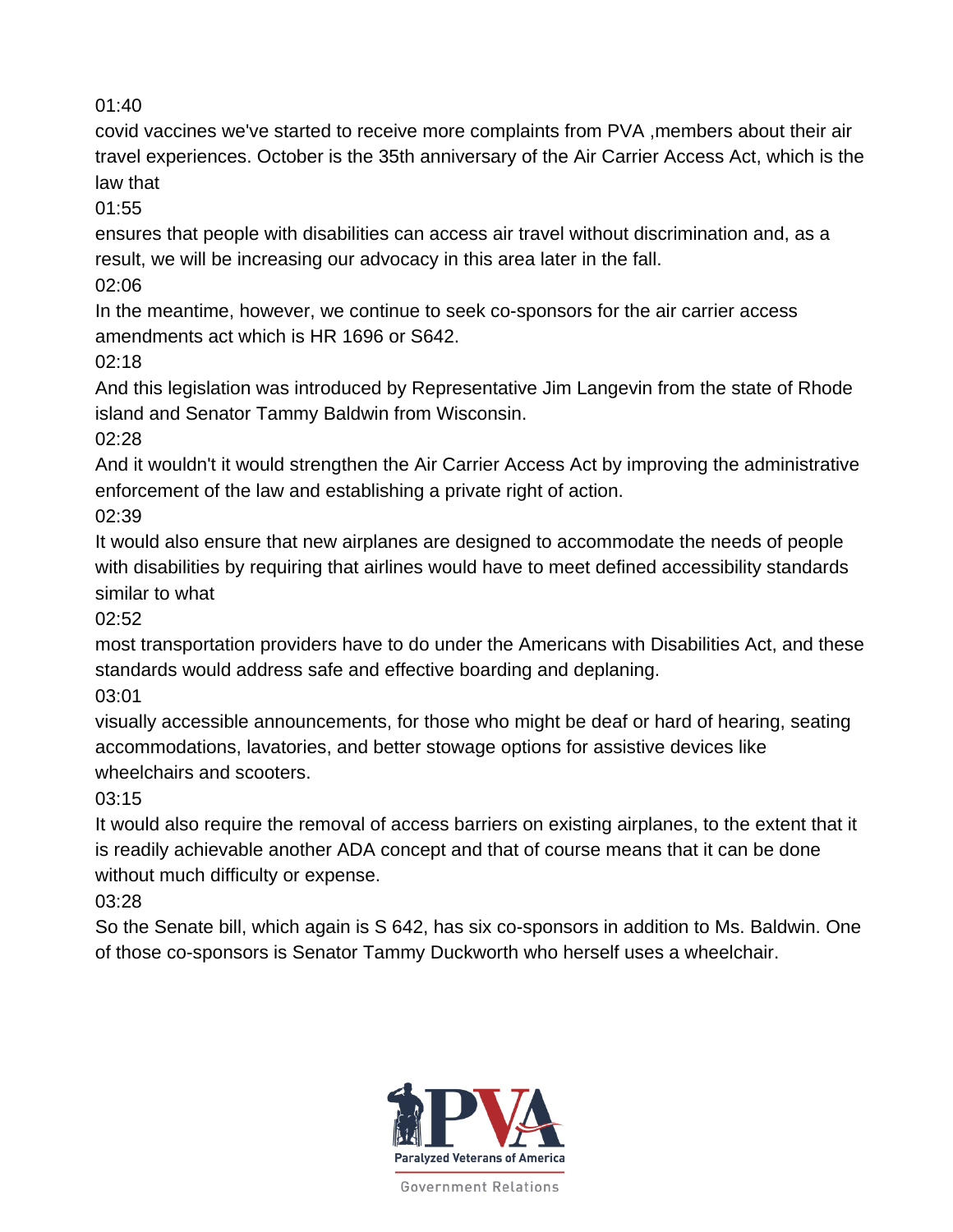and has also experienced air travel problems due to her disability HR 1696 has 13 cosponsors, in addition to Mr. Langevin.

03:52

Now we will be promoting our action alert on the Air Carrier Access Act Amendments Act, the week of August 30 through September 6 so stay tuned for more information.

04:05

Now, however, I would like to turn it over to Susan Prokop who is PVA's National Advocacy Director.

04:12

And she's going to walk us through some updates on some of our other advocacy or disability priorities, including some stuff on ADA, disability, employment, social security and a few other items of note so Susan, what do you have for us today.

user avatar

(Staff) Susan Prokop, Natl. Advocacy Dir

04:27

Thank you Heather.

04:29

Well, as.

04:30

We all know this past Monday was July 26 and that marked 31 years since the signing of the Americans with Disabilities Act.

04:40

There was a small ceremony at the White House due to ongoing covid limitations, at which President Biden hailed the anniversary.

04:50

and noted a number of actions, the administration has taken to foster the spirit of the ADA these include.

05:00

The funding that was put in the American rescue plan for greater access to medicaid home and community based services, the release of guidance explaining long haul. 05:14

covid survivors coverage under the ADA and a June executive order tasking federal agencies to improve accessibility, ensure accommodations can be requested,

05:30

increase opportunities for advancement and hiring of people with disabilities and reducing physical accessibility barriers in the federal government.

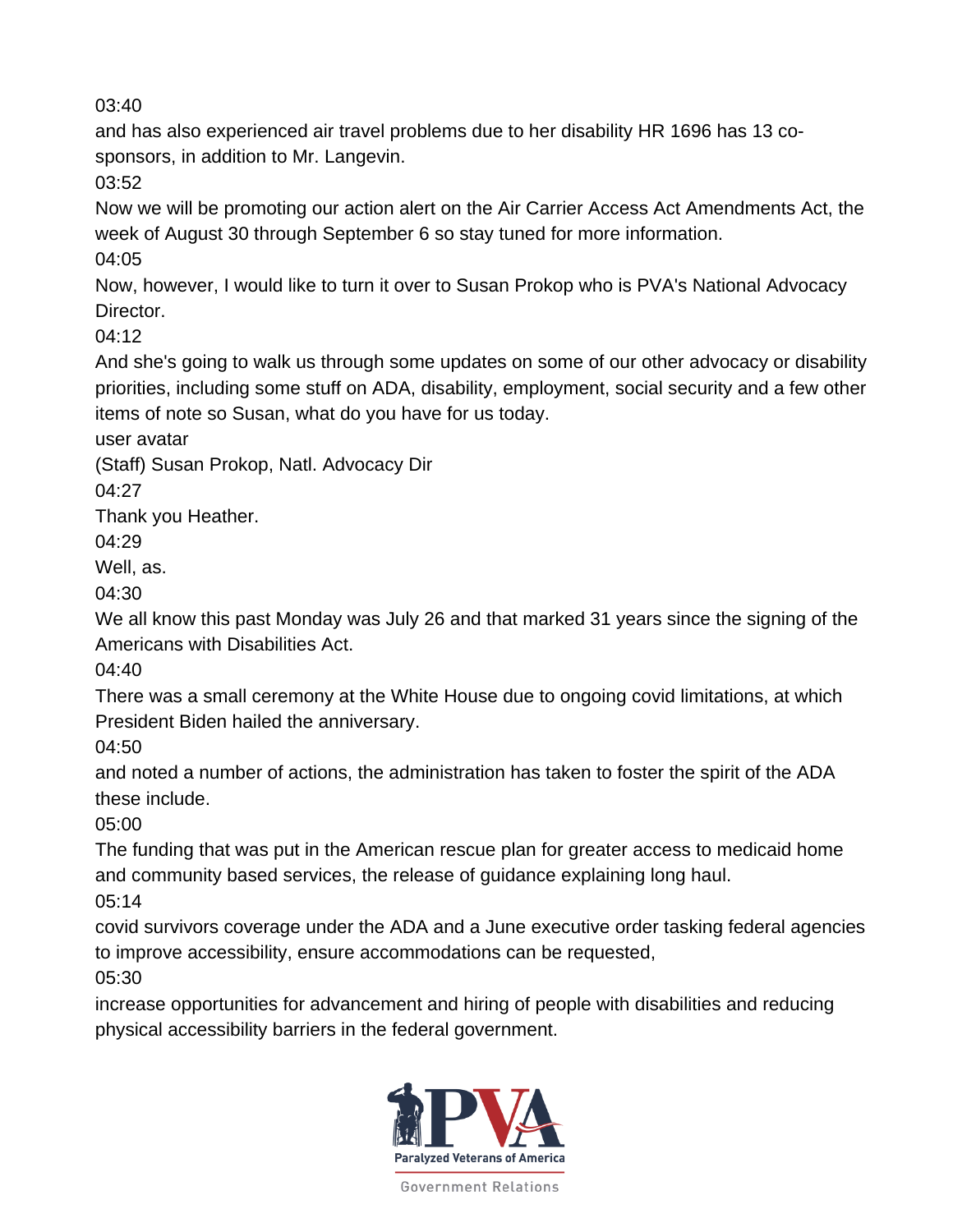Now PVA hosted a webinar on July 22 on ADA enforcement featuring a speaker from the Mid Atlantic ADA Center and updates on PVA advocacy at the national state and local levels. 05:59

That webinar should be on the resources page in the near future. We also recently endorsed newly introduced legislation by Senator Tammy Duckworth of Illinois.

06:12

to update the disabled access credit and strengthen Justice Department's role in ADA enforcement her bill, the Disabled Access Credit Expansion Act.

06:25

Bill number S 2481 would increase a tax credit for small businesses created in 1990 to help them comply with the ADA.

06:37

Her bill also codifies the DOJ mediation program that helps people with disabilities and businesses resolve disputes without costly litigation.

06:48

And it directs the DOJ to report on calls that its ADA information hotline receives. This legislation is particularly important.

06:59

As a way to head off ADA notification bills that have arisen and past Congress's.

07:07

Indeed listeners may recall that it was Senator Duckworth who effectively killed the ADA Notification Bill in the 116th Congress.

07:17

We aren't seeing any activity in this congress on another ADA notification bill, but it's an ongoing threat, and one we have to keep an eye out for.

07:28

I just want to remind folks that we will be mounting a voter voice alert during the week of August 9 through 13 on the Duckworth bill. Information about this measure will be found on the VoterVoice page at pva.org.

07:47

Now, moving on to the employment front another VoterVoice alert to be featured during August 9 through 13 will focus on the disability employment incentive act sponsored by Senator Bob Casey and Representative Josh Harder and the bill numbers for that our HR 3765 and S 630.

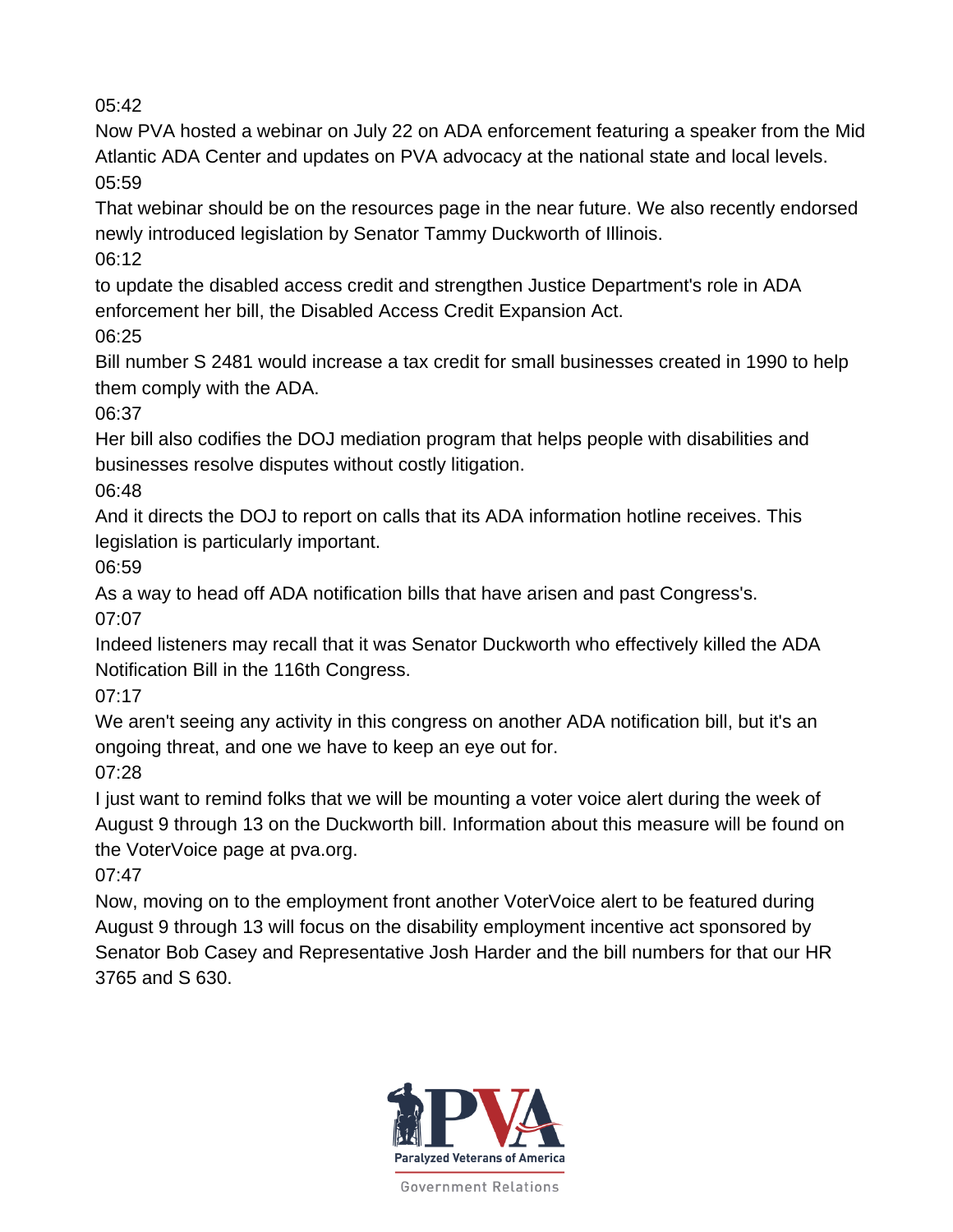These would enhance the current work opportunity tax credit that is available to employers that hire people with disabilities, by raising the value of tax credit.

08:24

Extending the credits availability for a second year of employment, to promote retention and enable the use of the credit for hiring SSDI beneficiaries.

08:35

This measure also makes long overdue improvements in tax incentives for businesses to make their facilities more accessible to people with disabilities.

08:46

The Department of Labor veterans employment and training service has finally filled the position for its disabled veterans program.

08:55

That program was created by Congress in 2019 to bring greater attention to the employment challenges facing veterans with significant disabilities both service connected and non-service connected.

09:08

The new research analyst who was hired has a background in the jobs for veterans state grants program as well as working with homeless veterans rehabilitation grants. So we're looking forward to collaborating with the work of this office once you get settled in. 09:26

One other administration employment initiative that bears mentioned is the June 25 executive order issued by President Biden.

09:35

To enhance the federal government's role in becoming a model employer for individuals with disabilities it charges key agencies, including the Department of Labor and the US Access Board.

09:47

to coordinate across the Federal Government to ensure that all federal workplaces and technologies are fully accessible to improve the process for

09:57

requesting reasonable accommodations and to ensure that all federal employees understand their rights to request those reasonable accommodations.

10:07

The executive order also directs a review of Schedule A hiring authority for individuals with disabilities to assess opportunities to enhance employment opportunities and financial security for federal workers with disabilities.

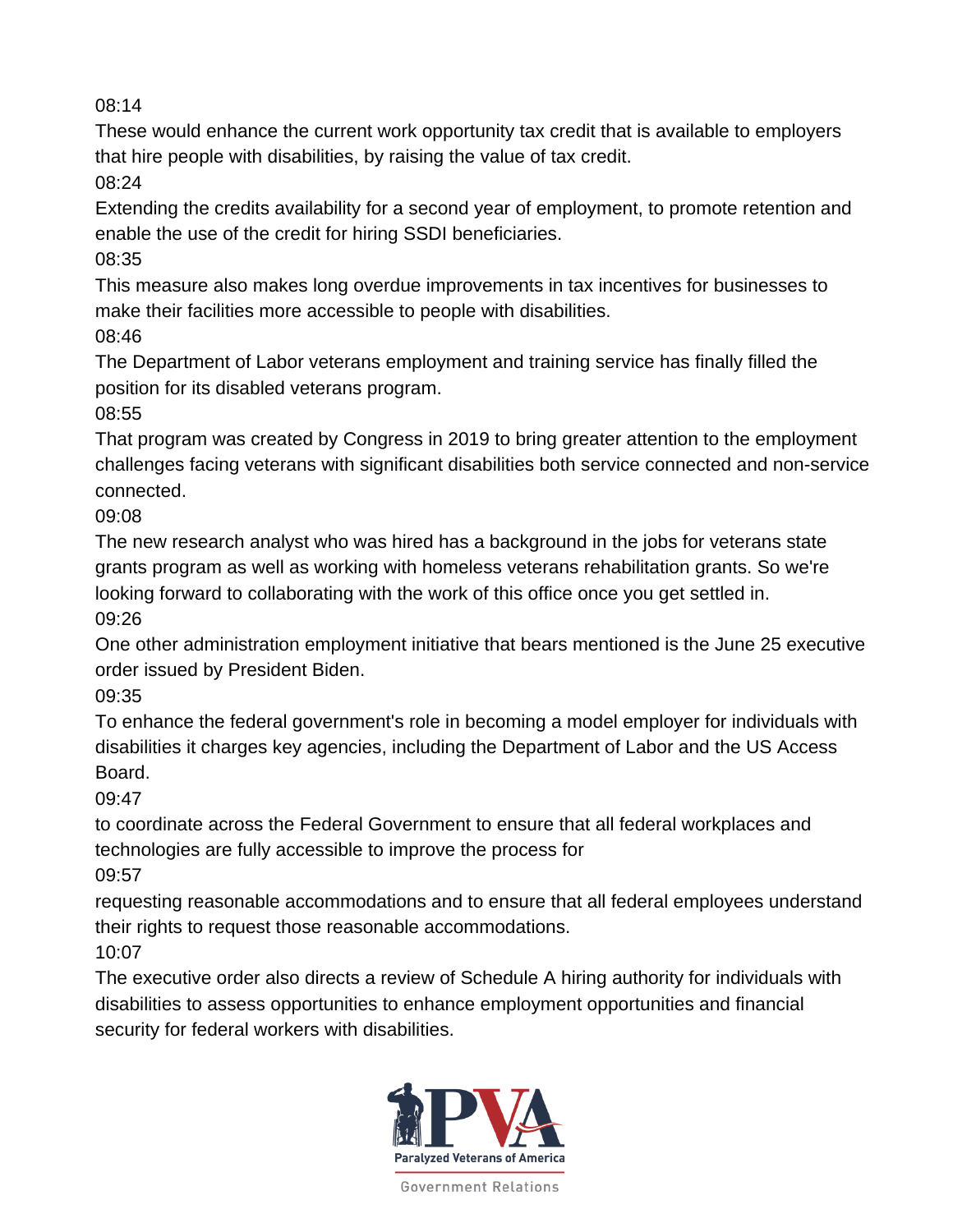And then on the social security front, I am happy to share that the Social Security 2100 Act is about to make its return finally.

10:37

This is a major piece of legislation that PVA has supported in past congress's, with the aim of shoring up the solvency of the social security benefits system.

10:48

As well as making vastly needed improvements in its retirement survivor and disability benefits programs. The chairman of the ways and means social security subcommittee Representative John Larson of Connecticut plans to introduce the Social Security 2100 11:06

sacred trust act when Congress returns from it's August break. This bill includes many of the key provisions from the

11:16

2100 Act in the last Congress, such as a cost of living increase that reflects the true expenses of seniors and people with disabilities.

11:26

and raising the threshold for taxation of social security benefits. The bill also contains provisions similar to last year, extending the solvency of the trust funds beyond 2034. 11:41

and asking those with earnings above \$400,000 a year in income to contribute to the Social Security system.

11:49

But it will also contain several new and important provisions that PVA has supported for many years, among these are the elimination of the five month waiting period for SSDI benefits to begin once someone qualifies.

12:06

It would also end the disability benefit cash clip replacing it with a gradual offset for earnings and eliminating two pension offset policies.

12:18

That have penalized those with retirement income from local state and federal employment. This last provision could have a major beneficial impact on the 31% of veterans with significant disabilities who work in the public sector.

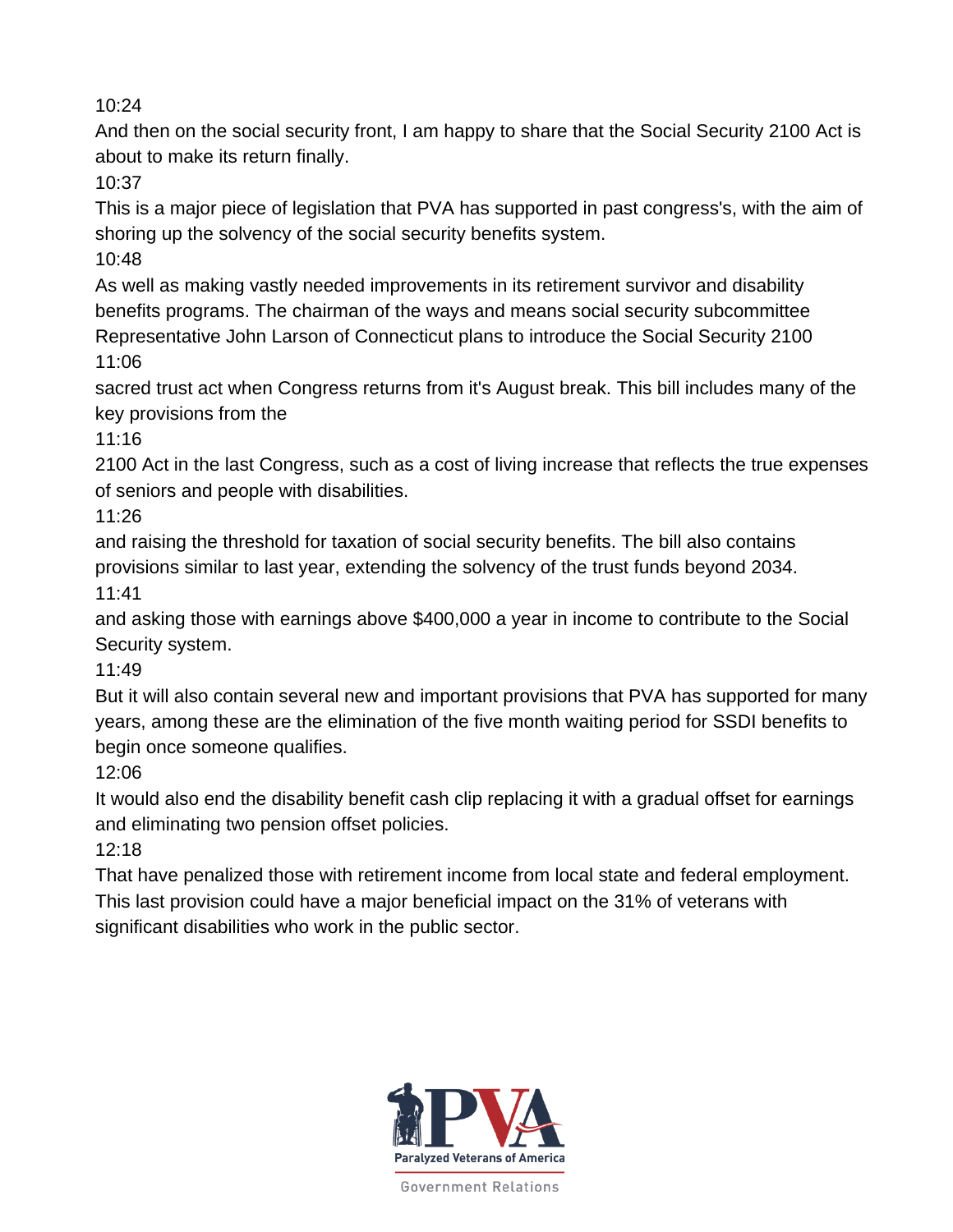We hope people will consider contacting your members of Congress to be original cosponsors of the Social Security 2100

12:46

Sacred Trust Act when their members are home for the August recess. One other bill, we are following and hope will be introduced soon.

12:57

Is the Stop the Wait Act, which has been championed by Representative Lloyd Doggett of Texas. This bill

13:05

would also eliminate the SSDI waiting period just mentioned, but it also would get rid of the two year wait for Medicare that burdens, many of those who qualify for SSDI.

13:16

We understand representative Larson did not include the Medicare provisions in his 2100 act in order to avoid multiple committee referrals so we expect Representative Doggett to be introducing his Stop the Wait legislation in the near future.

13:34

Finally, I want to direct people's attention to an audio chat on PVA's Disability Advocacy website that focuses

13:43

on Social Security and it's financing. While that may not sound terribly exciting it features an informative conversation.

13:52

With Nancy Altman of Social Security Works that seeks to address some of the common myths and misconceptions about the strength of the Social Security system. So that's what we've done so far on the advocacy side of things and I'm going to turn the platform back to Heather.

user avatar

Heather Ansley

14:14

Well, thanks Susan and it was great to hear about all of the legislation that's been introduced, or is going to be introduced in the in the near future that will

14:23

work on the priorities that we've identified this year, and you know, we look forward to seeing what more can be done.

14:30

Now I would like to introduce Morgan Brown and he serves as our National Legislative Director and he's going to talk about the other side of the House

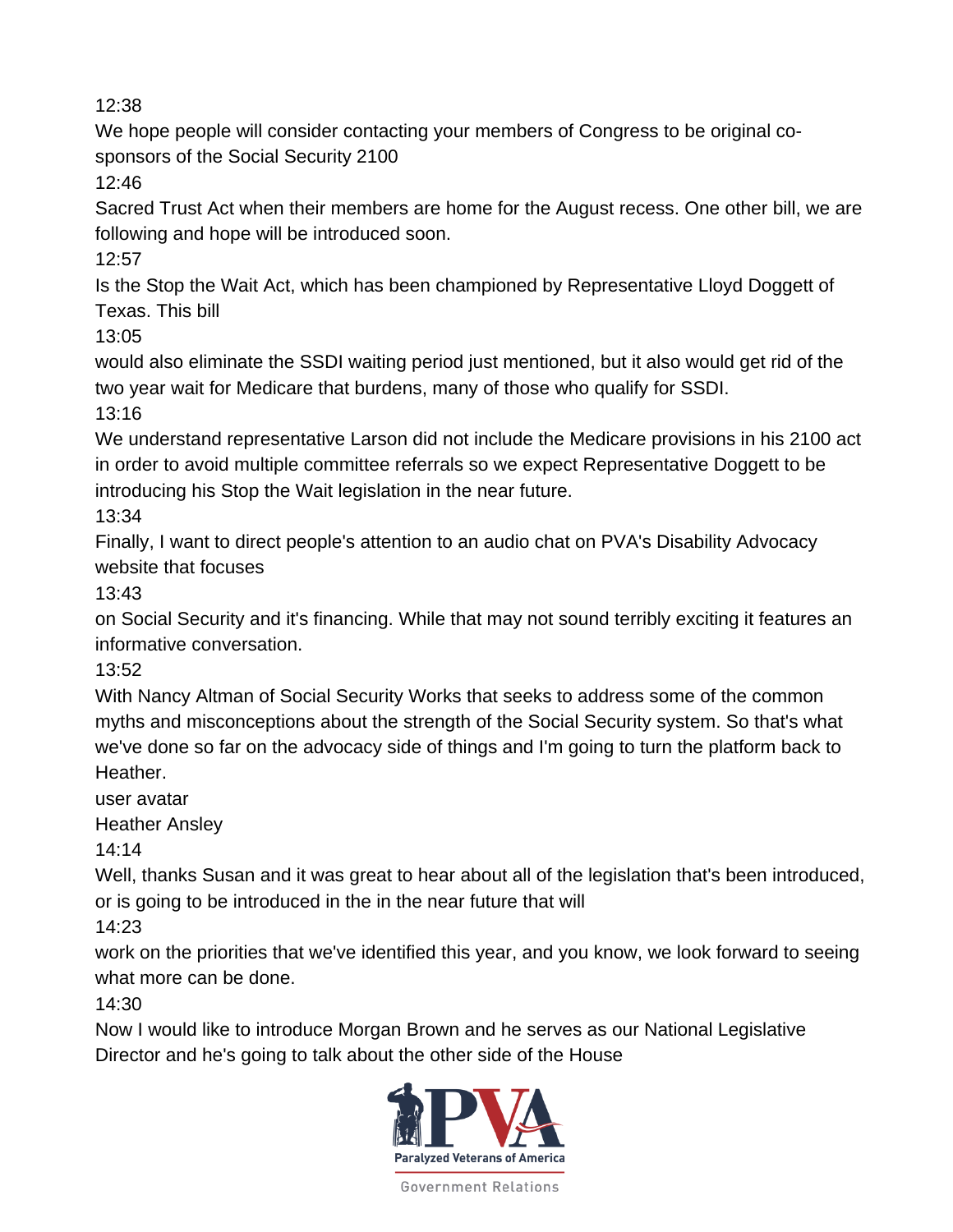giving us some updates on our legislative or veterans specific priorities. So Morgan, can you please fill us in a little bit on what's been happening in Congress for veterans typically related to our priorities.

user avatar

Morgan Brown, PVA

14:54

Sure Heather and hello everyone.

14:56

Toxic exposure legislation has been the principal focus of the House and Senate Veterans' Affairs Committees for much of the year.

15:04

Both panels have approved individual bills and then larger packages, which we call omnibus bills that are now the subject and negotiations between the two panels and chambers. 15:15

The tremendous cost of this legislation has been the chief barrier to passing it.

15:20

and eventually we believe Congress will probably figure out a way to approve this legislation, which could benefit some of our members, particularly those with non service connected disabilities.

15:32

So stay tuned and will continue to provide updates on this as information becomes available. 15:38

Not surprisingly we've also seen the return of fiscal restraint, primarily in the minority party and to a lesser degree of the majority party.

15:46

The cost of legislation routinely comes up in our conversations with legislative Members now. 15:51

As more and more lawmakers become increasingly aware of how much is being spent and the surging national debt which fans at about \$28.5 trillion.

16:01

As time goes on, and greater numbers of lawmakers begin to express concerned with the amount of spending that is taking place, we

16:08

anticipate this could impact our ability to get some of our principal legislative priorities passed. It already has, in some cases and I'll touch on that in a few minutes.

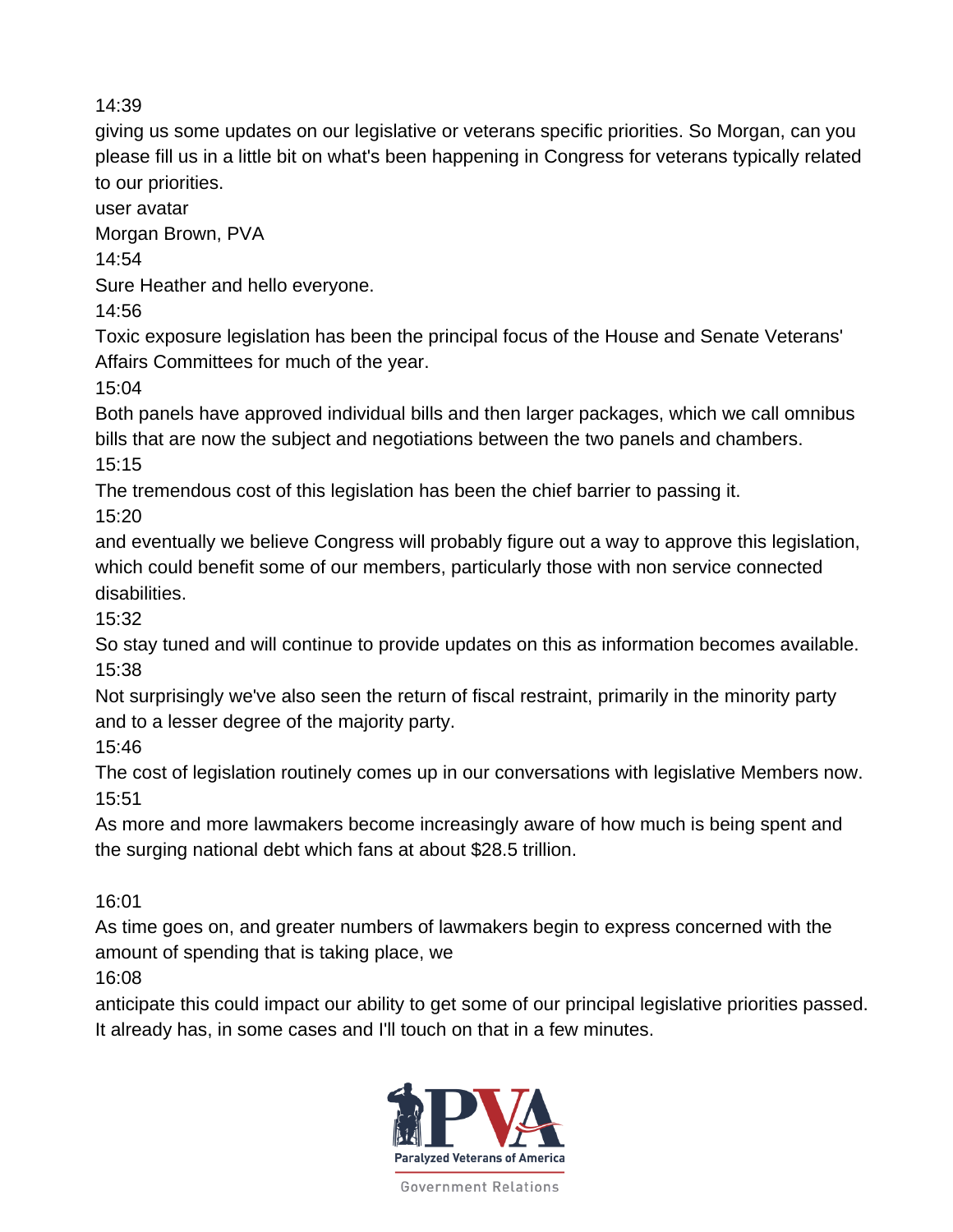So now I'd like to talk a little bit about some specific focus areas for PVA beginning with access to VA's long term services and supports.

16:31

There's been considerable attention on the accessibility of home and community based support services, both on the national level and within the VA.

16:40

On August 27, PVA participated in the House Veterans, Affairs Committee hearing looking at veterans accessibility to some of VA's home care services such as veterans directed care. 16:52

As you know, inpatient long term care is extremely limited within VA's SCI system of care, right now, and most veterans would prefer to remain in their homes anyway.

17:04

So PVA believes the VA and Congress must make home and community based support services more accessible to veterans.

17:11

One of the programs that should be expanded to all VA medical centers is the Veteran Directed Care Program.

17:18

VDC allows veterans to receive home care benefits and services in a consumer directed way and is designed for veterans who need personal care and services

17:28

and help with their activities of daily living. Unfortunately, VDC is only available at 69 of VA's 171 medical centers with an enrolled population, right now, of only about 4900 veterans. 17:42

Our members and other veterans are continually asking us to help get this program implemented at their VA facility. We know of some that have been waiting over two years just to get the program implemented.

17:56

So on the 27th we told Congress VA medical centers need additional resources to help them expand programs like VDC.

18:04

The addition of just a single social worker at each of the remaining facilities can help get the program up and running at a facility and expand the programs availability.

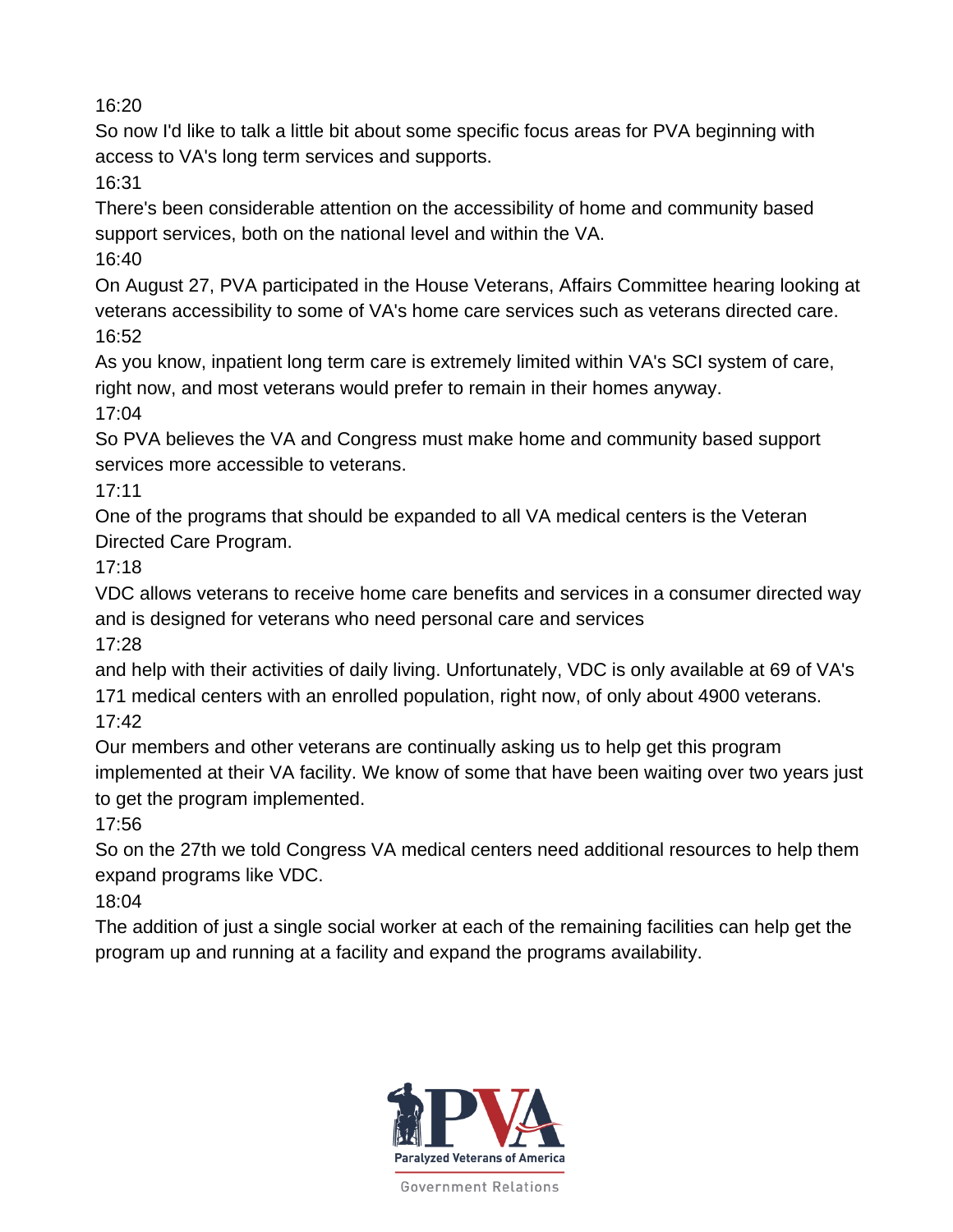A VA must also do more to market, the benefits of VDC to medical centers and a major benefit of the program is that it's cheaper than institutional care and allows veterans to remain in their homes and direct their own care.

18:30

We also told Congress, the VA is not authorizing adequate hours to care for veterans homecare needs.

18:39

VA changed it's methodology to calculate the number of home care hours veterans receive in 2018.

18:47

We believe this change was made solely to manage the programs cost and was thoroughly, not in the veterans best interest as it's resulted in less hours for most veterans.

18:57

While we recognize VA's challenge with limited resources, and that our veterans are not the only veterans receiving VA long term care.

19:05

Is it reasonable for doctors who know their patients the best to prescribe 28 hours, then only to have the veteran be authorized for 14. The same time, is it reasonable for a veteran with a terminal disease to receive four or six hours a week, we don't think so, and we told Congress that.

19:23

We also talked a little bit about the challenges of veterans finding suitable caregivers to assist them in their homes.

19:30

There is currently a nationwide shortage and so we urge Congress to conduct a vigorous national effort to help curb the effects of these.

19:40

shortages of direct care workers and bolster their workforce and, finally, we talked about the importance

19:47

of a veteran being able to pay their caregivers whenever the veteran is in the hospital, so the caregiver can assist them while they're there and ensure they can return swiftly to their homes once they're released.

20:00

So, looking at the construction of the VA's long term care facilities we've been closely monitoring several projects related to spinal cord injuries and disorders.

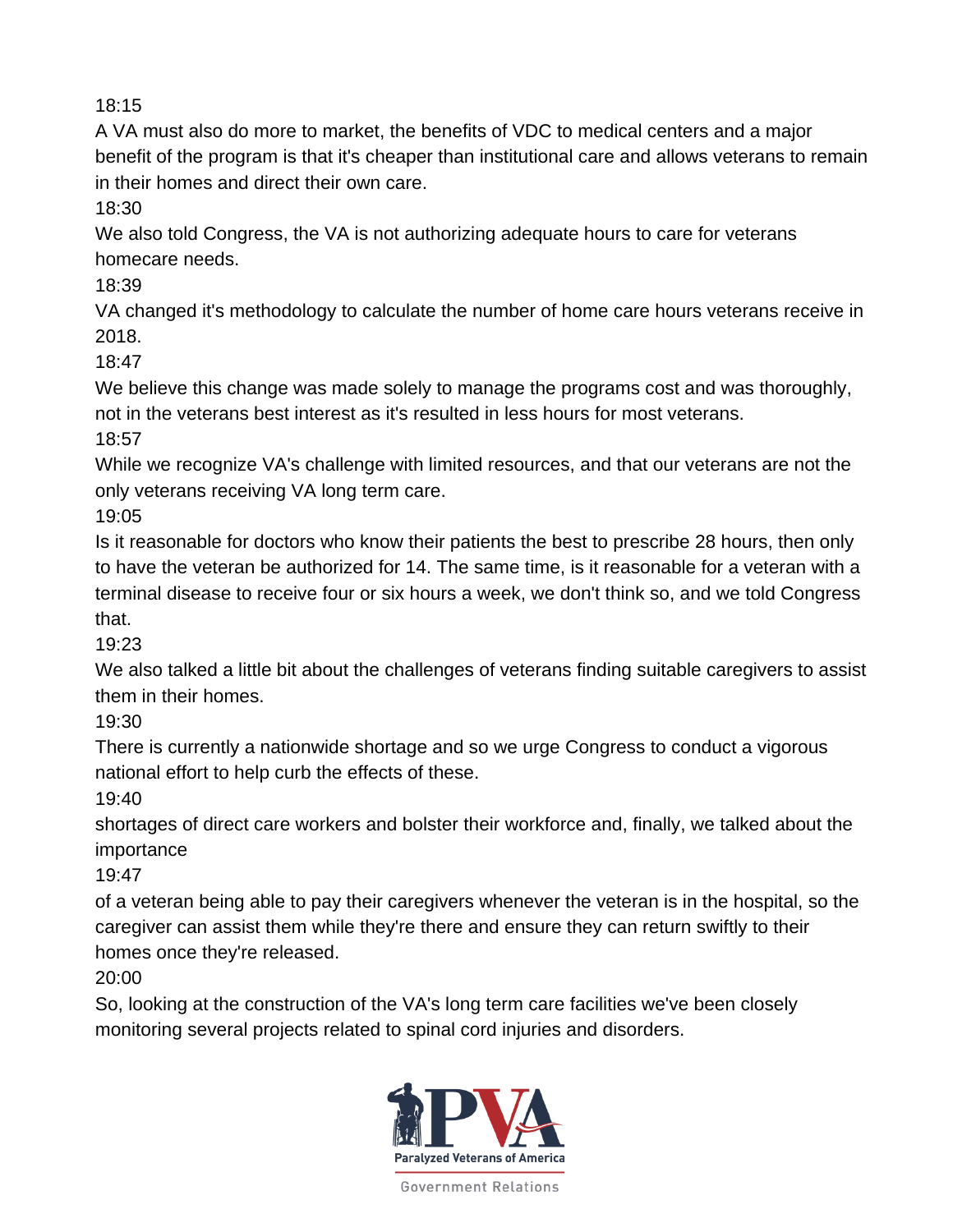Especially those that would increase the availability of long term care bed space within the department.

20:21

Recently, ground broke on a project in San Diego to build a new acute care center there, which will also include 20 additional long term care beds.

20:33

it's going to take a couple of years before this project is completed, but the addition of the 20 beds, particularly on the west coast where currently only 12 are available would be a welcome indeed.

20:48

We've also been working with the Administration, VA, and Congress on a larger project in Dallas to build a separate long term care facility there with 30 beds initially.

20:58

But with the space to expand it to 60 in the future. Legislation authorizing the funding needed to complete these two projects was recently approved by Congress.

21:11

And we're working with lawmakers and VA and the administration to try to secure additional funds for some of the other pending SCI related projects.

21:23

Looking at the caregiver program and the ongoing expansion.

21:28

The law required the first phase to begin on October 1, 2019, approximately 16 months after the law was enacted.

21:37

Due to information technology delays and futures VA didn't begin the first phase until October 1, 2020, which was a full year later than the law required.

21:49

So, as a result, the second phase, which includes many veterans who became severely injured or ill between May 8, 1975, and September 10th of 2001 will now have to wait until October 1 of next year

22:04

as required by the law. We understand the phased in approach has been specified by Congress, but these prolonged delays are further straining caregivers.

22:16

And so we continually call on Congress to expedite the expansion of the caregiver program because these veterans and their caregivers should not have to continue waiting for this critical support.

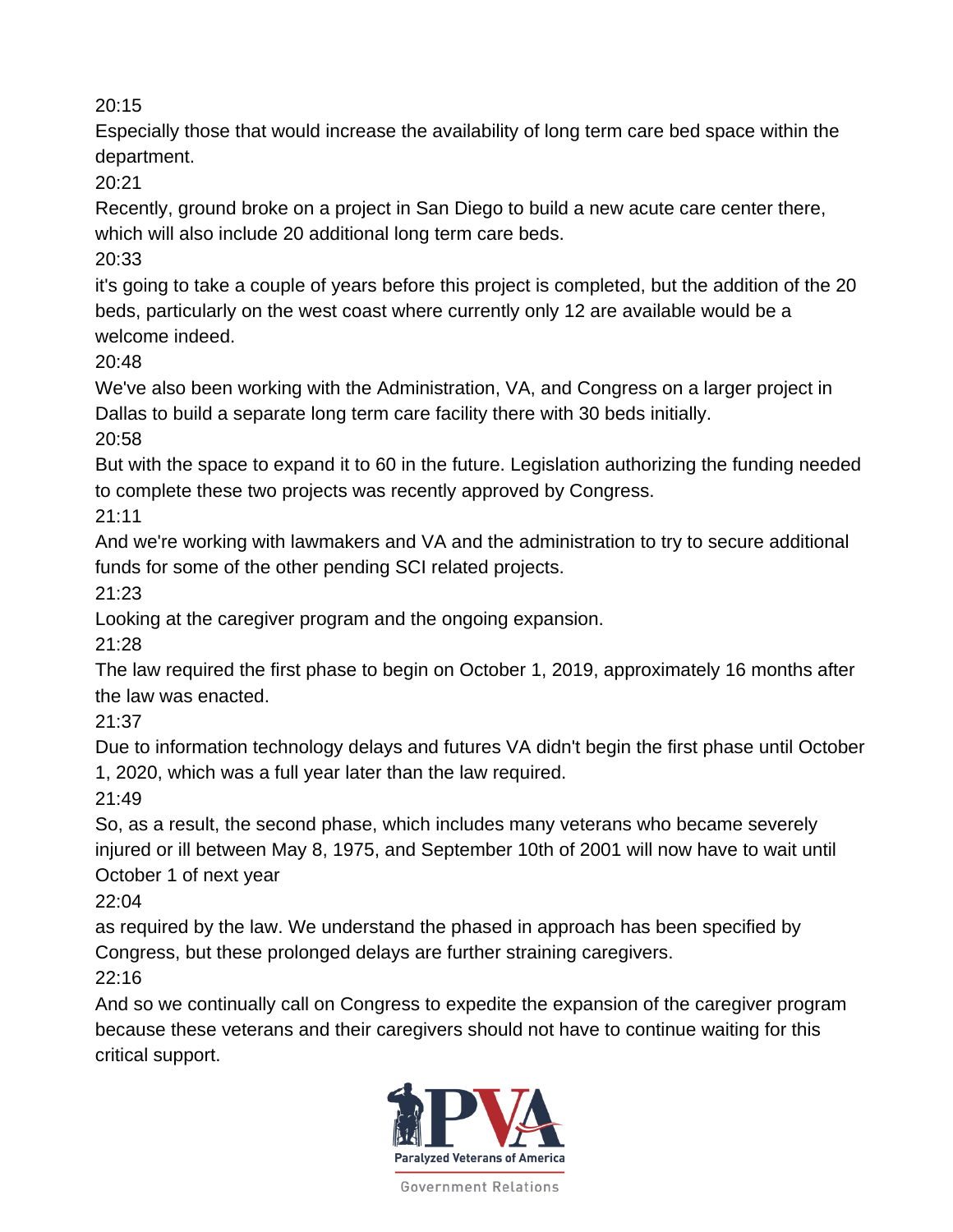I do want to call your attention to a pair of webinars we recently conducted on the caregiver program they are or will soon be available on our website at pva.org and I encourage you to check those out.

22:45

Regarding accessibility to in vitro fertilization legislation has been introduced called the Veterans Families Health Services Act that is HR 2734 in the House and S 1280 in the Senate.

23:03

These bills actually include several provisions that PVA has been endorsing to include the expansion of the program and then, most importantly, making assisted reproductive technologies available on a permanent basis to veterans that need them.

23:24

In addition to those two bills language has been

23:29

inserted into HR 4355. the Military Construction Veterans Affairs and Related Agencies Appropriations Act of 22

23:40

That will

23:43

at least preserve funding for this program for another year. That bill was approved on July 2 and now like a handful of other annual funding bills it awaits a full vote by the House. 23:59

So now looking at the auto allowance and automotive adaptive equipment programs support for the AUTO for Veterans Act, S 444 and HR 1361 is growing, but it's slow.

24:14

This has not been the case for the CARS for Veterans Act, HR 3304, which only has the initial pair of representatives that introduced the bill of supporters.

24:26

Both bills, would allow eligible veterans to receive a second automobile allowance if it's been at least 10 years since the veteran received their last one.

24:37

They would also codified the current ingress egress assistance that veterans with non-service connected disabilities received from VHA.

24:47

There's been some confusion out there, regarding this particular part of the legislation, so I want to stress that this language does not expand VA's automobile adaptive equipment program to non-service connected veterans.

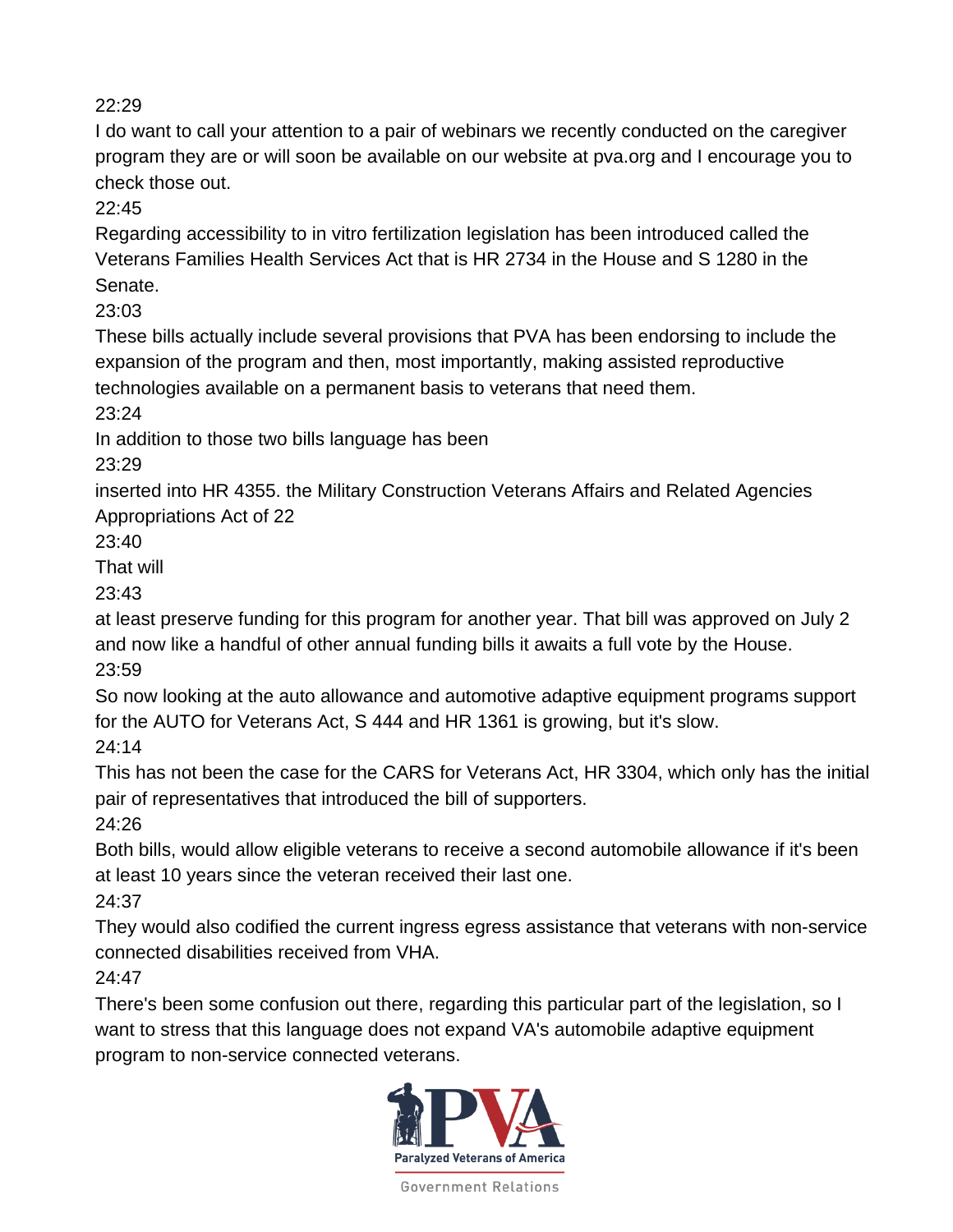veterans currently received this assistance if VA has money available. The bill makes it part of the law so that in the future of money gets tight VA must still provide the assistance. 25:16

And we've had conversations with the authors of these bills and we know that the cost of this legislation is the principal hurdle to overcome.

25:24

It won't be easy, but there is still a possibility that we might get to insert this legislation in one of the larger infrastructure or covid relief packages that you've been hearing about on the news.

25:35

it's a long shot, but PVA will continue to work with Congress and their staff try to figure out a way to pay for this bill and get it passed.

25:45

There is a letter currently on our voter voice system regarding the automobile allowance legislation, and if you haven't sent a letter in in some time or you haven't sent one at all, please do.

26:01

So now, I want to look at a couple of new and developing pieces of legislation, one is 26:10

would make changes to VA's Home Improvements and Structural Alterations program, otherwise known as HISA.

26:17

This particular grant program provides medical necessary improvements and structural alterations to a veteran or service members primary residence.

26:27

And it can include allowing entrance to or from the home, enabling them to use the bathroom or the shower.

26:37

allowing them accessibility to the kitchen, improving entrance paths or driveways. 26:44

and then improving plumbing or electrical systems made necessary due to the installation of home medical equipment such as a dialysis machine.

26:54

Currently, the lifetime benefit of up to \$6,800 may be provided for veterans and service members who have a combined service connected rating a 50% or more, that

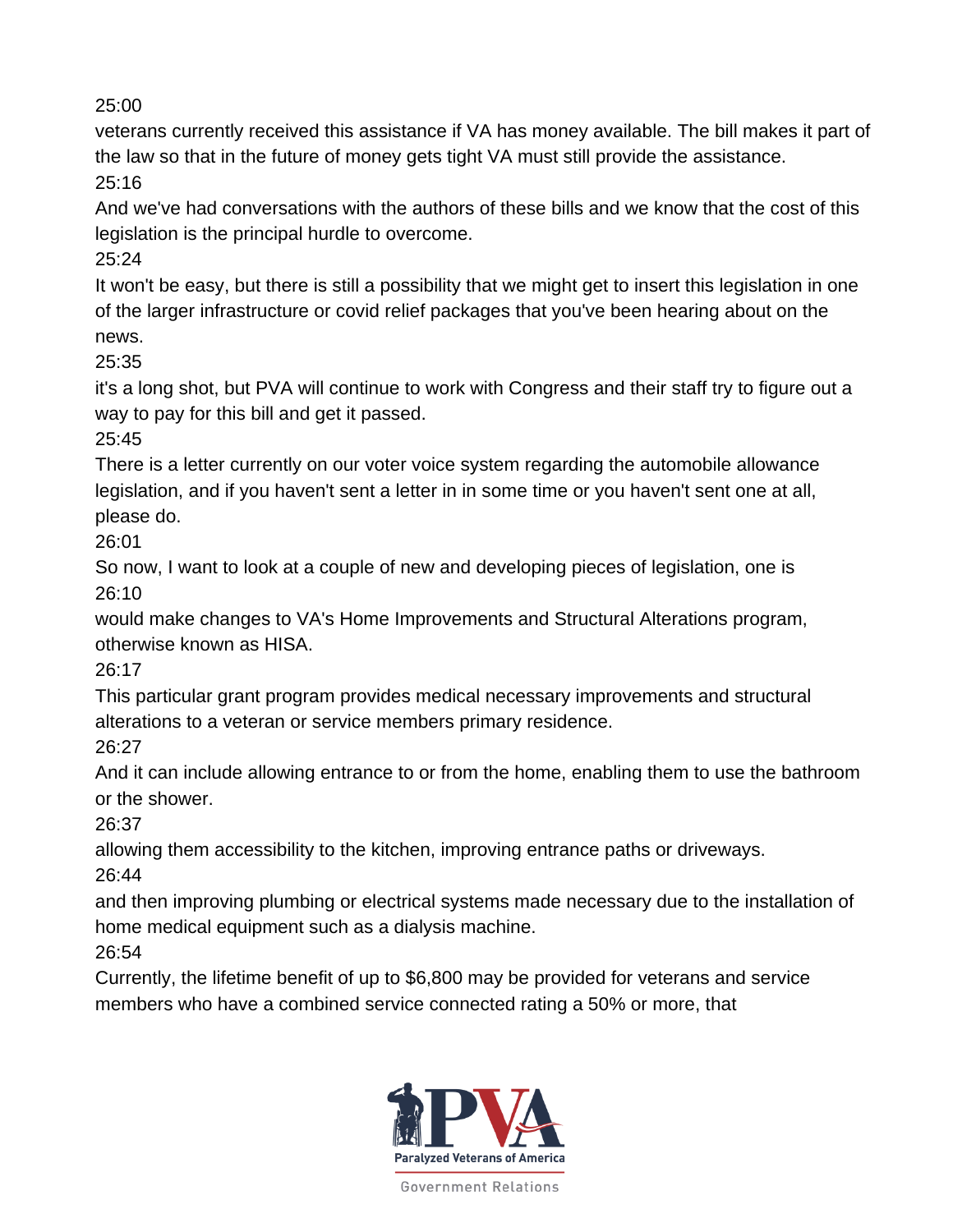disability rating need not be related to the disability that is causing the veteran to to be eligible for this program.

27:16

veterans who have non- service connected conditions may receive up to \$2,000.

Unfortunately these rates have not changed since 2009 and the cost of construction and remodeling has risen roughly 50% during the same time frame.

27:34

VA tells us that the benefit now falls well short of what veterans need to do the necessary modifications.

 $27:40$ 

And at the same time, they agree with us that the cost of renovation is the same, regardless of whether you're a service connected veteran or not.

27:48

For the past several months we've been working with some of our congressional champions on legislation that would raise rates for this benefit and tie them to some form of an index or COLA, so that the rates remain relevant regardless of congressional action. 28:04

We understand this legislation may be introduced soon, and if that occurs prior to the House departing for the August recess, this legislation will be the focus of one of our August campaigns.

28:15

So, please keep an eye out for the possible announcement regarding this bill, and if it is one of our campaigns, I encourage

28:22

everyone to participate in sending their letters as quickly as possible, our goal here is to build enough support for the bill to try to have it receive consideration in the fall and possible inclusion in an anticipated veterans omnibus package, towards the end of the year. 28:42

Many PVA members have expressed frustration with having to re-apply for their clothing allowance, year after year.

28:49

And I'm pleased to say, this is an annual exercise that might be coming to an end soon if some house and Senate lawmakers get their way. On July 28, Senator Cortez Masto and Senator John Boozman introduced.

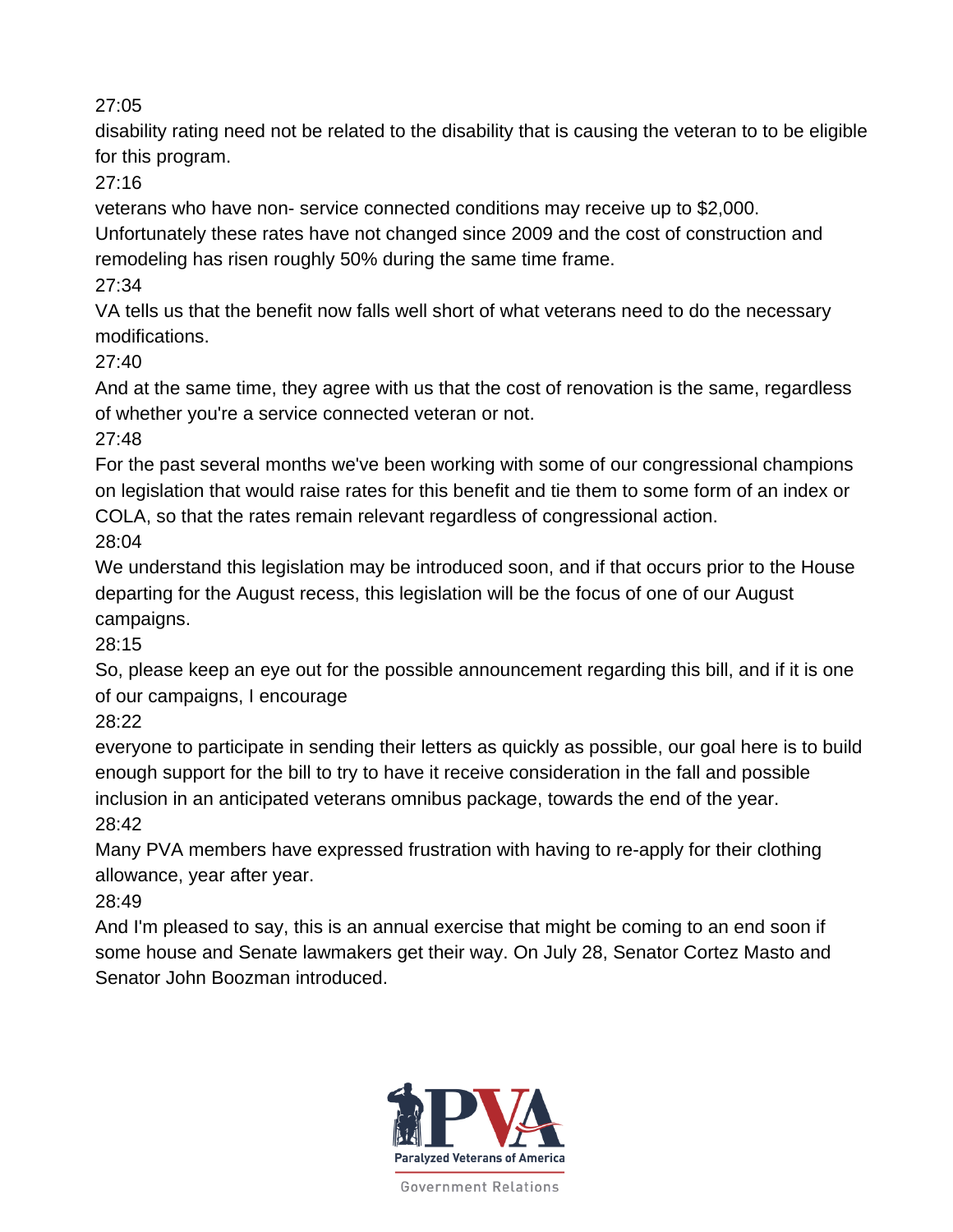Brian Neuman Clothing Allowance Improvement Act at the same time Representative Mike Levin and Representative Barry Moore introduce HR 4772 the Mike O'Brien Clothing Allowance Improvement Act.

29:21

These are companion bills so, with the exception of the title, the language is identical. 29:27

The annual application process for the clothing allowance is an unnecessary burden for veterans, including many PVA Members as well as VA.

29:36

And we thank these lawmakers for this effort to try to make it easier for veterans to receive the benefit.

29:43

This bill will be the focus of our voter voice campaign for the week of August 16 through the 20th.

29:49

I encourage everyone to send a letter to their elected representatives and encourage them to make this common sense change and, finally, I just want to talk real quick about the ALS DIC kicker.

30:03

eligible survivors can receive an additional \$284.50 per month in dependency indemnity compensation if a veteran was rated totally disabled for a continuous period of at least eight years immediately perceiving their debt this payment is commonly referred to as the DIC kickers.

30:26

And while VA regulations recognize ALS as a presumptive service connected disease and due to it's aggressive nature, it is automatically rated at 100%.

30:38

One service connected, however, because the average life expectancy of a person with ALS is two to five years many spouses of deceased veterans with ALS rarely qualify for the DIC kicker.

30:54

We believe that survivors should not be deprived of a benefit, simply because the service connected disease, they acquired made it impossible for them to meet the eight Year, life expectancy requirements.

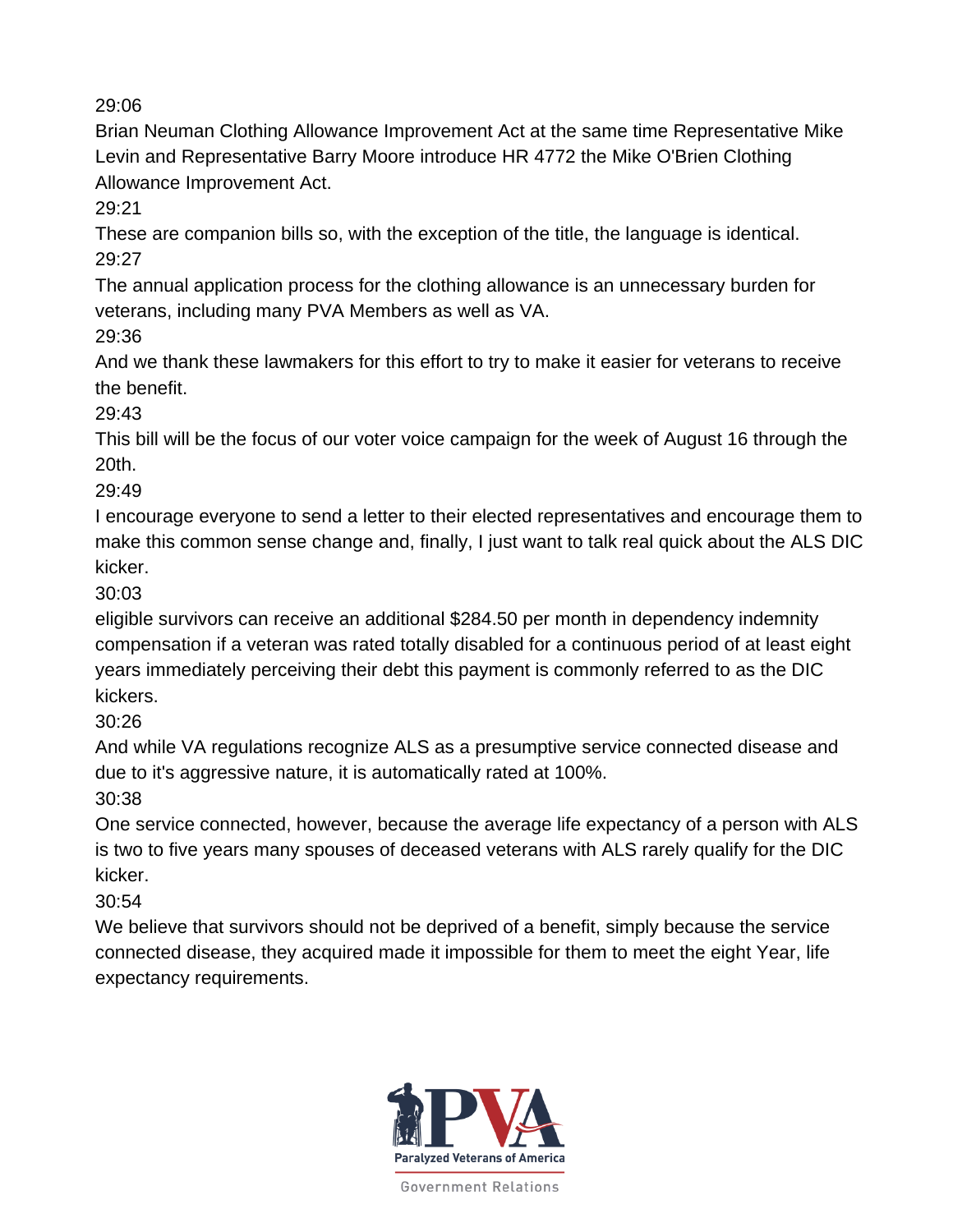We are told that legislation that would allow ALS survivors to receive the DIC kicker will be reintroduced as well, so be sure to look for that announcement in your e-mails in the coming days. So that pretty much concludes it for me Heather and I turn this back over to you. user avatar

Heather Ansley

31:33

Well, thanks Morgan for all of those updates again it's great to hear about all the legislation that's either been introduced or we're anticipating that focuses on priorities that are important to PVA members.

31:46

And once those members of Congress, however returned from the August recess there's going to be lots of work ahead for them.

31:54

Specifically, the end of the government's fiscal year is September 30.

31:58

And although the House has been considering and passing appropriations bills, we are anticipating that there's going to be a need for one or more continuing resolutions. 32:08

To keep the government funded until agreements can be really reached between the House and the Senate on full year funding.

32:15

We also have the possible action on a three currently \$3.5 trillion reconciliation bill that Morgan alluded to, and also the need to raise the debt ceiling.

32:28

So there's there's plenty to keep Congress busy this fall.

32:32

So what we need you to do is to stay up to date by following PVA on our social media platforms and also to keep an eye on our web page.

32:42

Which is at pva.org/research-resources/legislative-priorities.

32:52

Also, please remember to sign up for our advocacy portal and to take action on our priorities throughout the month of August, you can reach that portal through the same website that I just mentioned on PVA.org under the research and resources tab.